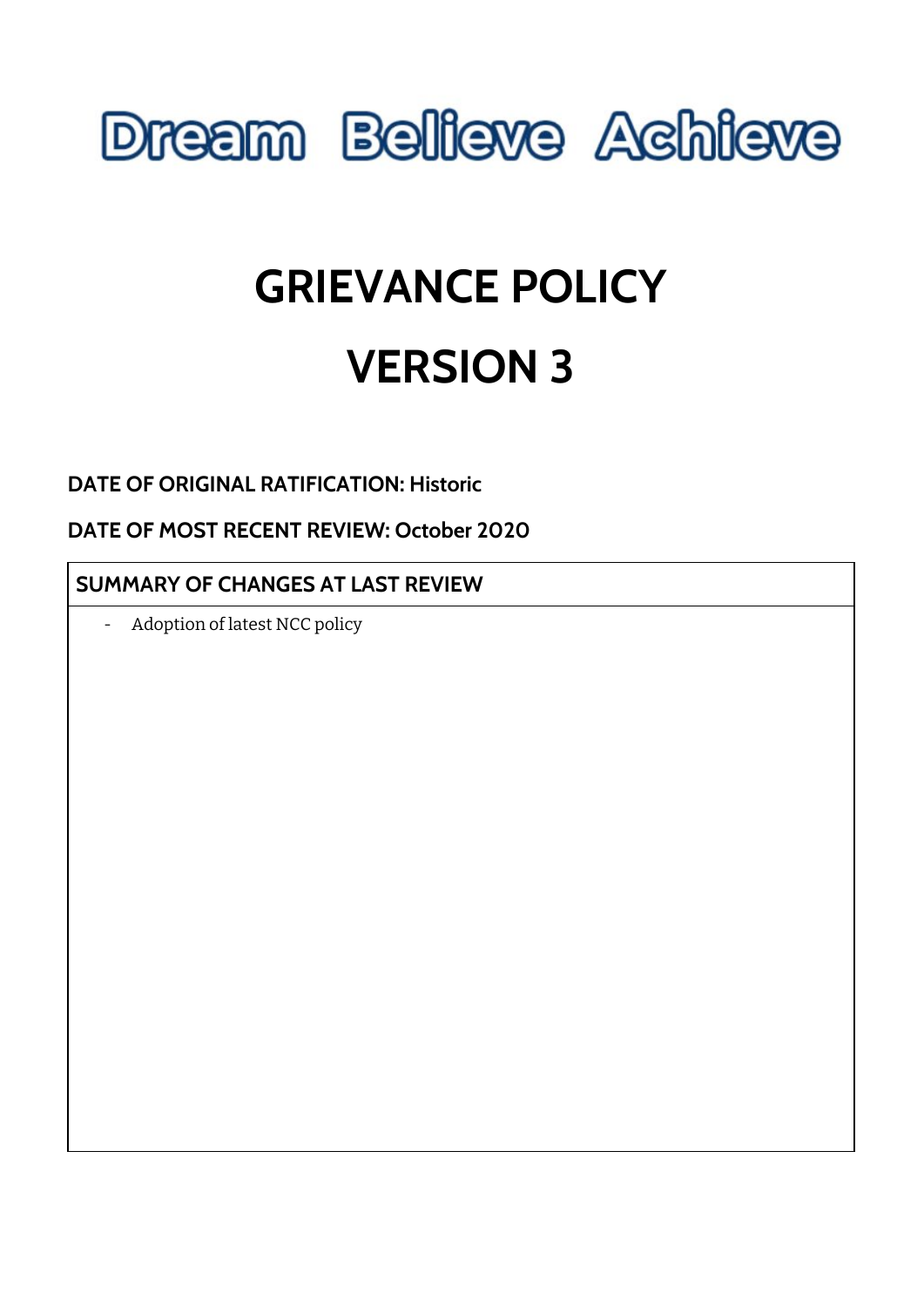

| <b>RECORD OF CONSULTATION</b> |                                                                            |
|-------------------------------|----------------------------------------------------------------------------|
| <b>DATE</b>                   | <b>CONSULTATION DETAILS</b>                                                |
| 2016                          | NCC consultation with appropriate professional bodies                      |
| October 2020                  | Consultation with HR Lead Governor for ratification by full Governing Body |
|                               |                                                                            |
|                               |                                                                            |
|                               |                                                                            |
|                               |                                                                            |
|                               |                                                                            |
|                               |                                                                            |

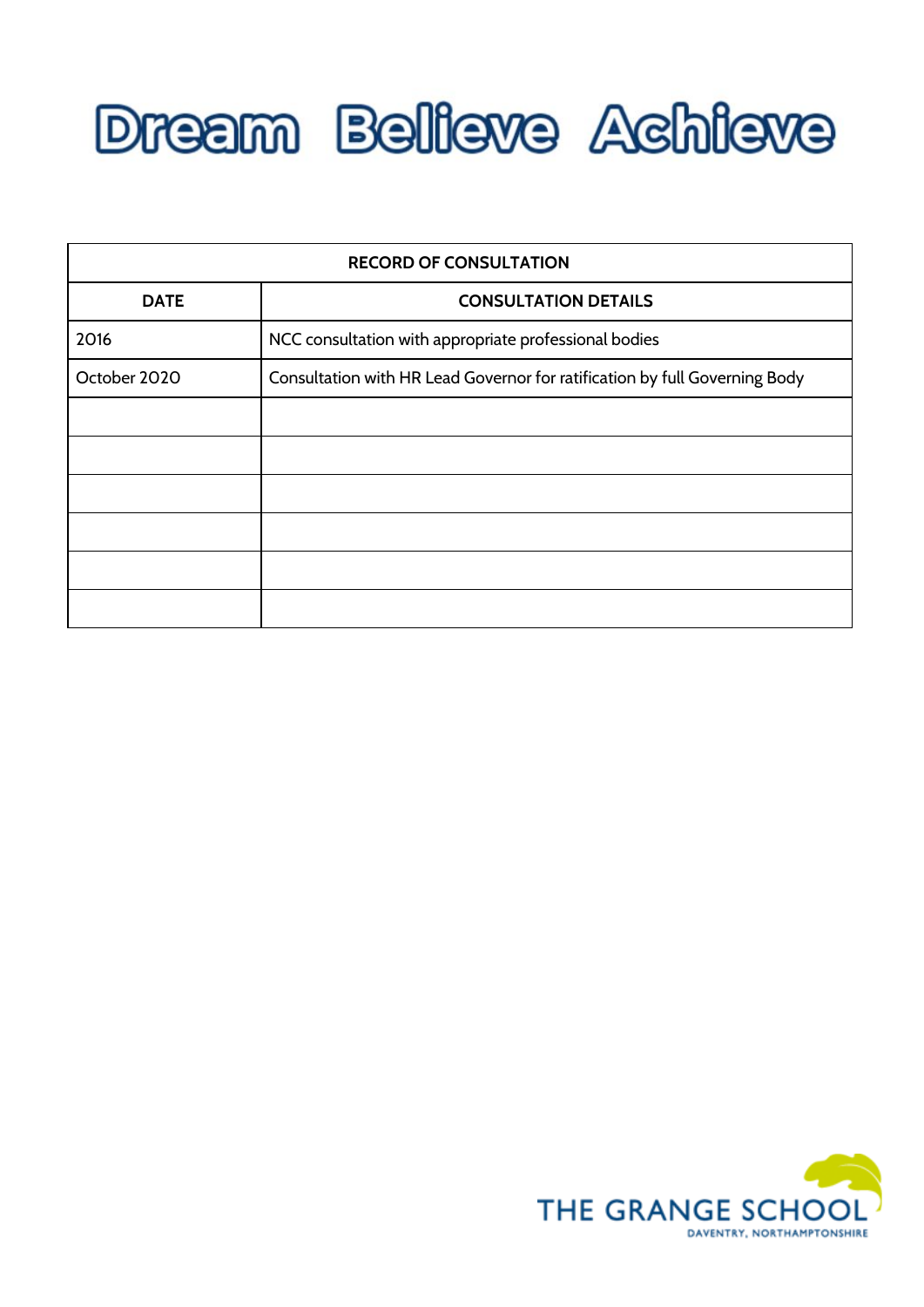



#### **Effective from 1 September 2016**

This policy has been adopted by the Governors and is designed to enable grievances to be resolved as efficiently and quickly as possible and to minimise the prospect of long term damage to relationships at the school.

Wherever possible, a grievance should be raised informally. Where the informal process fails or is inappropriate, the formal procedure should be invoked.

Grievance procedures are entirely separate from other procedures such as those relating to appraisal, capability, competency, discipline, bullying or harassment. The rights of employees under the grievance procedures should not be overridden by actions taken or proposed to be taken under the other procedures.

A record of the outcome of any meetings involving the formal stages of these procedures should be placed on the employee's file, together with copies of the written evidence considered and correspondence involved.

The membership of any committee of Governors is a matter for determination by the Governing Body.

The procedure applies to all school-based staff, where the Governing Body has adopted this policy, including Foundation and Voluntary Aided schools and Academies.

This procedure does not apply where there are matters of **bullying, harassment, discrimination and/or victimisation** for which there is a separate policy adopted by the Governing Body.

This policy has been drawn up following consultation with the recognised Trade Unions. Where the Governing Body wishes to deviate from this proposed policy or adopt any other policy it is the responsibility of the Governing Body to arrange consultation with appropriate representatives of recognised trade unions or professional associations.

The law relating to this policy includes the Employment Rights Act 1996, Employment Relations Act 1999 and the Employment Act 2008. It also takes account of the ACAS Code of Practice on Disciplinary and Grievance Procedures.

As noted within the ACAS Code of Practice, workers have a statutory right to be accompanied by a companion at a grievance meeting which deals with a complaint about a duty owed by the employer to the worker. The chosen companion may be a fellow worker, a trade union representative or an official employed by a trade union. A trade union representative who is not an employed official must have been certified by their union as being competent to accompany a worker.

The ACAS Code advises that to exercise the right to be accompanied a worker must first make a reasonable request. However, it would not normally be reasonable for workers to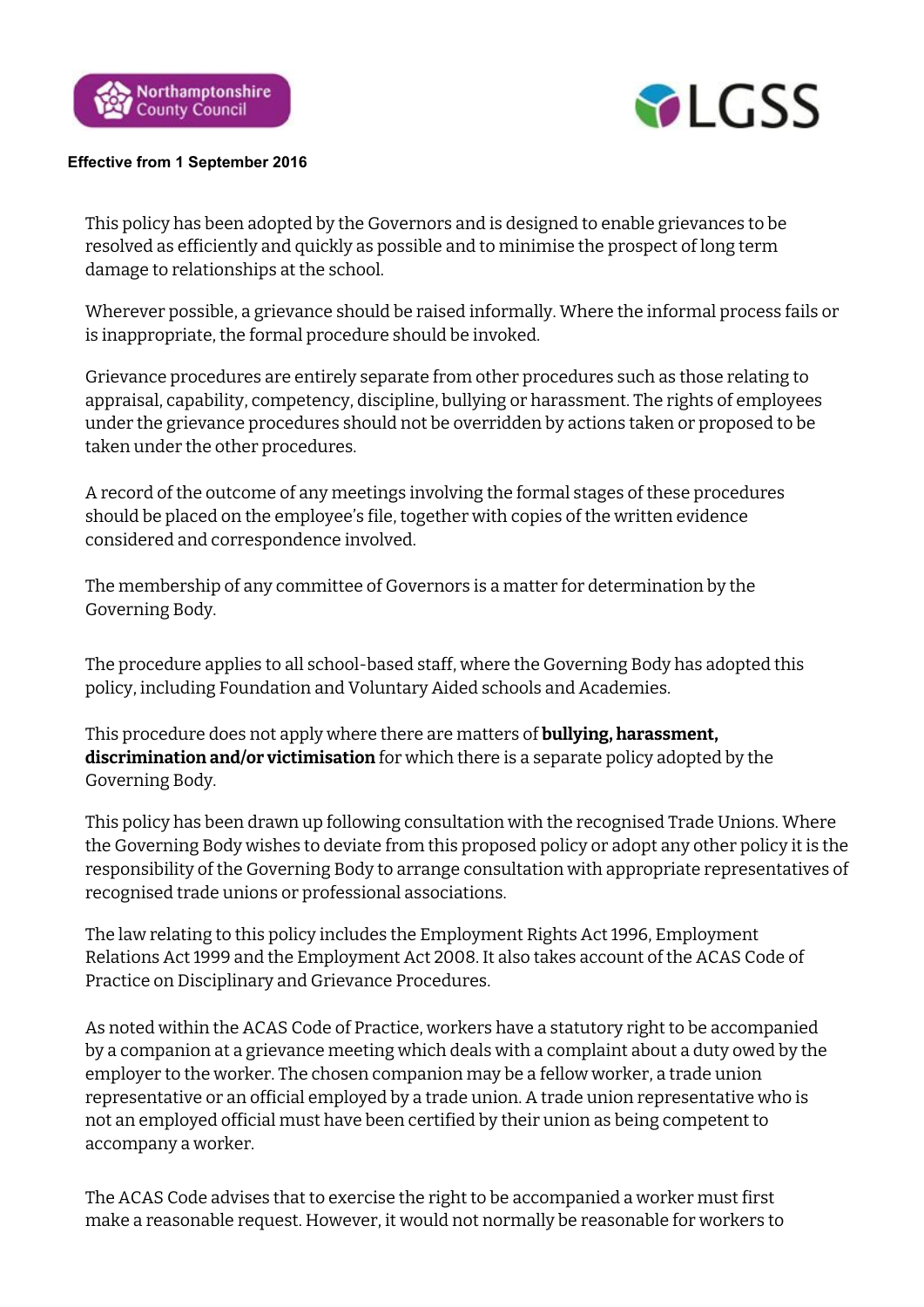insist on being accompanied by a companion whose presence would prejudice the hearing, nor would it be reasonable for a worker to ask to be accompanied by a companion from a remote geographical location if someone suitable and willing is available on site.

Grievances are concerns, problems or complaints that employees raise with their employer.

This procedure can be used for any matter directly arising out of an employee's employment,

**except** where another more specific process exists for that purpose.

These other processes include:

- · bullying, harassment, discrimination or victimisation allegations;
- · pensions appeals;
- · redundancy/redeployment appeals;
- · managing employee performance (capability) appeals;
- · disciplinary appeals;
- · probationary appeals;
- · recruitment complaints; and,
- · matters covered by the Whistleblowing Policy.

Grievances will not be progressed under this procedure if the above areas are applicable; such cases will be heard under the appropriate policy.

This procedure can be used for individual and collective grievances, but must not be used for matters which should more properly be discussed within the normal joint consultative processes agreed with trade unions.

In some cases outside help such as an independent mediator can help to resolve problems, especially those involving working relationships. *See 9.2 below*.

Day-to-day issues will normally be resolved through dialogue between the employee and their immediate supervisor / Head Teacher; or the other party to the grievance if this is not the employee's manager or supervisor*.* This will be more effective if the employee raises the issue as soon as possible.

An informal meeting between the immediate supervisor / Head Teacher and the employee will allow them to discuss the issue on a **one-to-one** basis outside of the formal process outlined below.

Although the date of any informal discussions and any actions agreed should be recorded, no formal notes of these meetings will be made as these discussions do not form any part of the formal processes.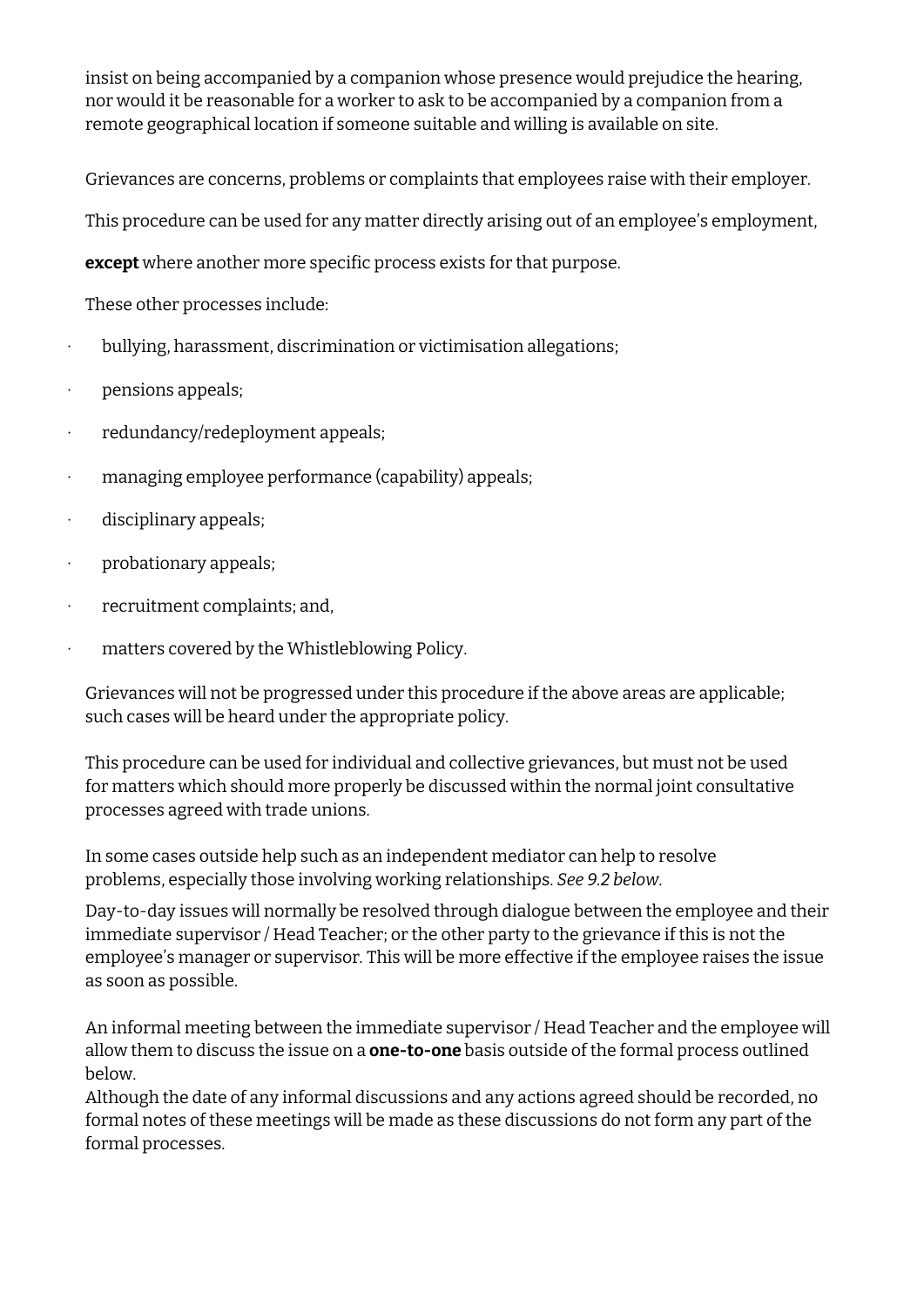Refer to *Appendix A* for guidance on informal meetings.

The employee should be made aware of any support available to them through the confidential counselling services, for example:

- Any Employee Assistance programme that the school's employees may have access to, and;
- · The Education Support Partnership  <https://www.educationsupportpartnership.org.uk/> telephone: 08000 562 561
- · A trade union representative.

If the grievance is not resolved through the informal process, the employee may invoke the formal procedure.

To raise a formal grievance the employee must register the grievance, in writing, with the Head Teacher, clearly setting out the nature of the grievance. A formal grievance must normally be **raised within 3 months of the event** giving rise to the grievance. This will constitute a Stage 1 grievance.

In the first instance, a formal grievance should be raised with the Head Teacher. The Head Teacher will normally manage the Stage 1 grievance (but may appoint another senior member of staff or independent person.)

Where the grievance concerns the Head Teacher, the employee should address the grievance directly to the Chair of Governors. The Chair of Governors will normally manage the Stage 1 grievance (but may appoint another governor or independent person).

Where the grievance is raised by the Head Teacher, this should be sent to the Chair of Governors. The Chair of Governors will normally manage the Stage 1 grievance (but may appoint another governor or independent person).

Where the grievance concerns governor(s), it should be sent to the Chair of Governors. If the grievance concerns the Chair of Governors, it can be sent instead to the Vice-Chair or a member of the personnel/ staffing committee. Grievances against governors will be managed by a Committee of one or more governors who have not been directly involved in the matter that is the subject of the grievance. See also *section 9.9*.

### **7.1 Receipt of a formal grievance**

The Stage 1 grievance manager will:

- Consider whether to offer independent mediation;
- Acknowledge the receipt of the grievance and arrange a meeting with the employee normally within 7 calendar days; ensuring that the employee is advised of their right to be accompanied by a trade union representative or work colleague at the meeting;
	- · Consider arranging for someone who is not involved in the case to take an accurate notes of the meeting;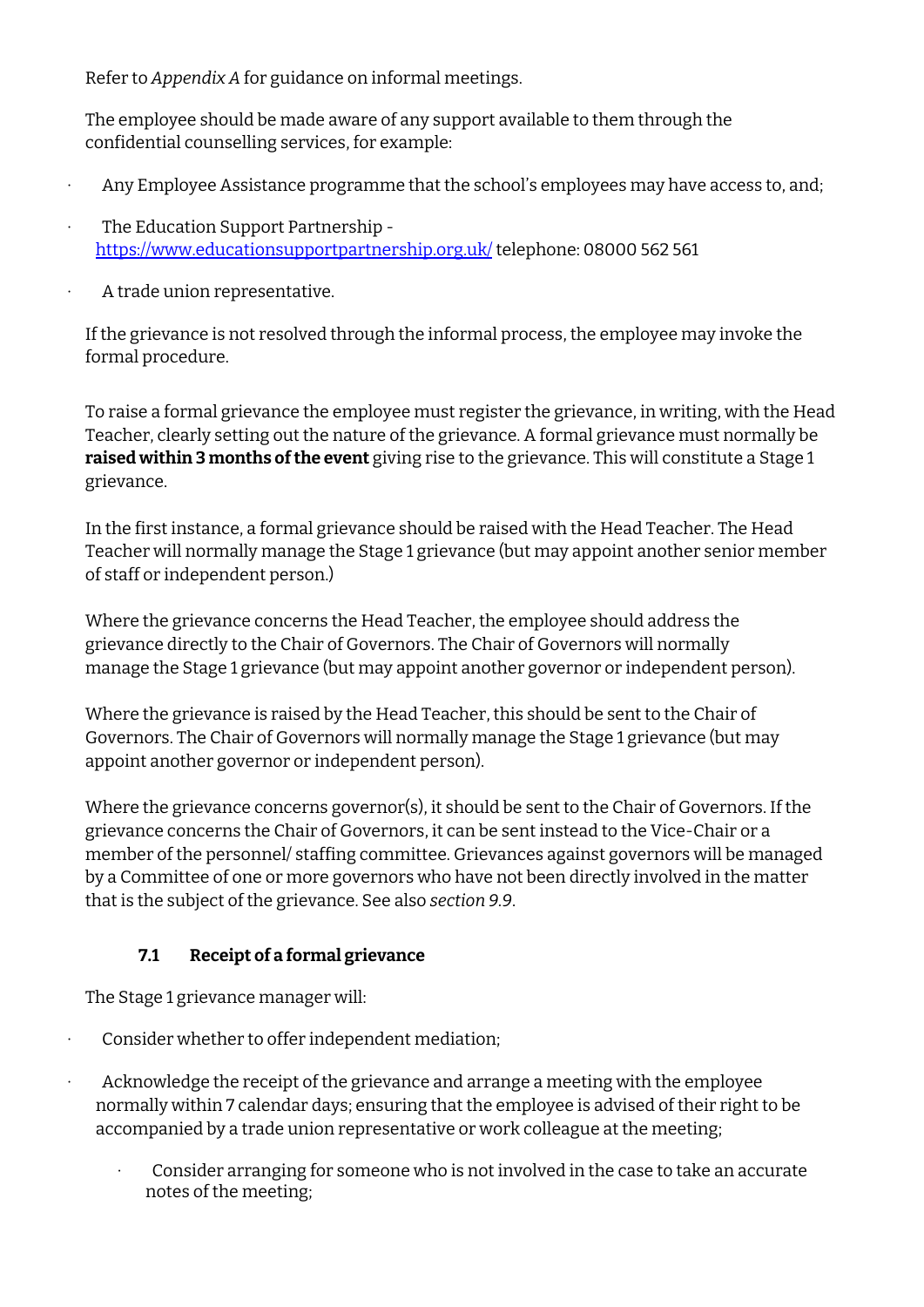- Seek advice from their HR Adviser on whether similar grievances have been raised before, how they have been resolved, and any follow-up action that has been necessary, to allow for consistency of treatment; and
- · Consider whether any reasonable adjustments are necessary to enable a person who is disabled to participate in the Stage 1 meeting.

#### **7.2 The meeting**

The Stage 1 grievance manager should:

- · make introductions as necessary;
- · invite the employee to explain their grievance and how they would like to see it resolved;
- · sum up the main points;
- · adjourn the meeting prior to taking any decisions in order to reflect and consider all the points raised. This adjournment will be of such length as is necessary to complete any relevant investigations as required;
- advise the employee of the outcome of their grievance and any action they propose to take as a result and the time-scale. This Stage 1 outcome can be oral and then confirmed in writing, within 7 calendar days; and
- · let the employee know that they may appeal against the outcome of Stage 1 and progress to the next and final stage of the formal grievance procedure if they consider that the grievance has not been satisfactorily resolved.

If the employee considers that their grievance has not been satisfactorily resolved at Stage 1, they can appeal. The employee must do this in writing, within 7 calendar days of receipt of a written outcome.

The standard grievance form can be used by employees wishing to progress their grievance to the appeal stage. The notice of appeal must clearly set out the grounds of appeal and be sent to the Head Teacher (employee grievances) or Chair of Governors (Head Teacher grievances).

### **Receipt of a Stage 2 Appeal**

The Head Teacher/ Chair of Governors will:

- acknowledge the receipt of the appeal and arrange for a Committee of one or more Governors to hear the appeal.
- · Arrange for the Stage 1 manager to attend
- Write to the employee, normally within 7 calendar days to advise of the date of the hearing; ensuring that the employee is advised of their right to be accompanied by a trade union representative or work colleague, and advising that this stage constitutes the final stage of the School's Grievance Procedure;
- · consider arranging for someone who is not involved in the case to take accurate notes of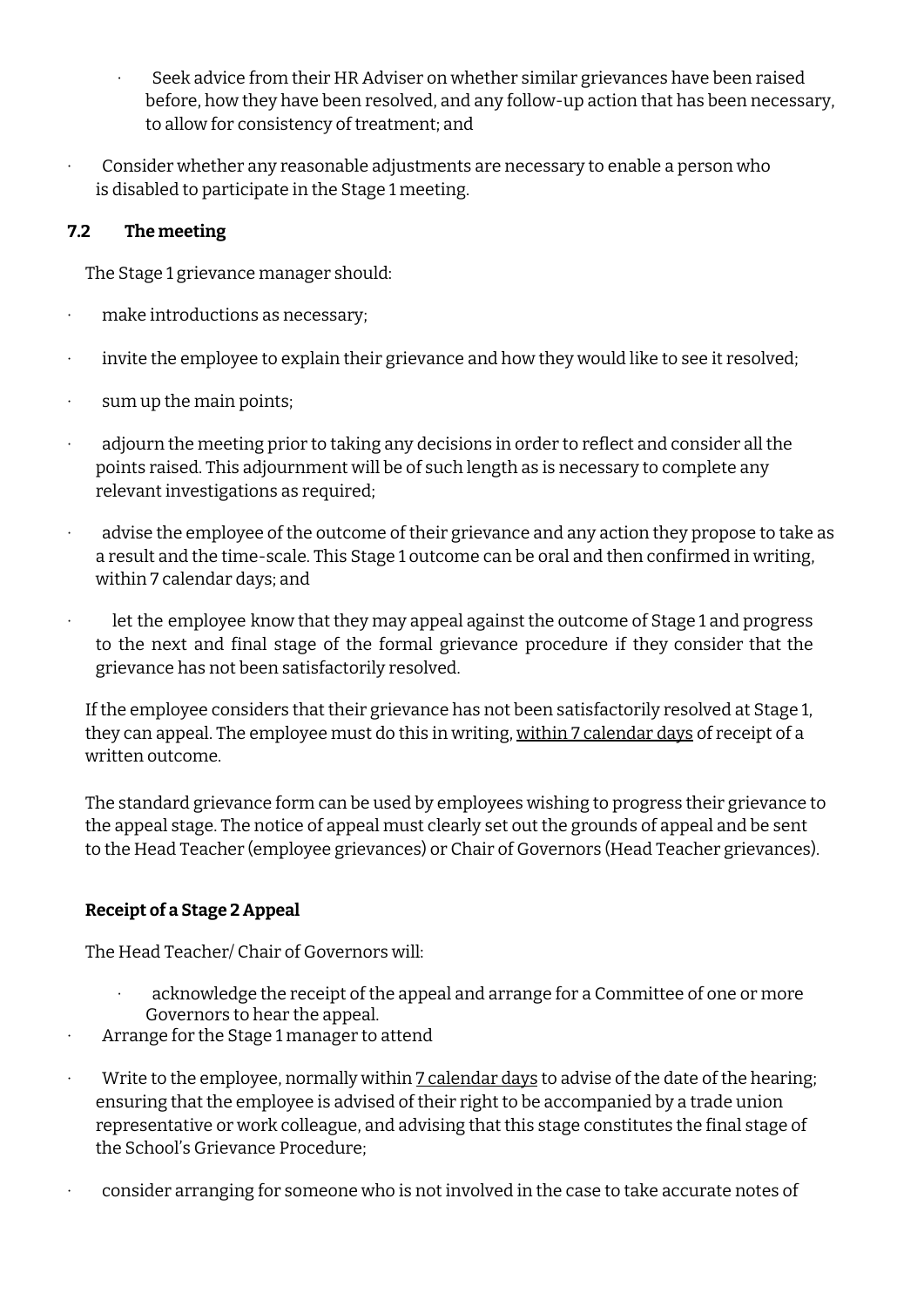the meeting; and

· consider whether any reasonable adjustments are necessary to enable a person who is disabled and/or their companion to participate in the appeal meeting.

#### **The meeting**

The Chair of the Committee should:

- · make introductions as necessary;
- · invite the employee to explain their reasons for appeal;
- · invite the Stage 1 manager to explain the reasons for their original decision;
- · sum up the main points;
- · adjourn the meeting prior to taking any decisions in order to reflect and consider all the points raised;
- advise the employee of their decision / action they propose to take and the time-scales for this. This outcome can be oral and then confirmed in writing, within a further 7 calendar days. If it is not possible to respond within these time periods, (for example, if the appeal Committee need to carry out any further investigation) the employee must be told why, and when a reply can be expected; and
- let the employee know that the decision of the Appeal Committee is final.

#### **9.1 Timescales**

All grievances should be handled in a timely manner. The timescales within this policy are recommended timescales only. If it is not possible to respond within these timescales, the parties involved must be told why and when a resolution /outcome can be expected.

### **9.2 Mediation**

This is a voluntary process, agreed by both parties whereby an independent third party mediator helps two or more people in dispute to attempt to reach an agreement. The agreement comes from those in dispute not from the mediator. Mediation can be used at any stage of the grievance process. This will mean that any formal procedures are halted whilst mediation route is pursued. If mediation is unsuccessful, the process will revert to the stage reached prior to mediation.

The Head Teacher should contact their HR Advisor for further information on mediation options.

### **9.3 Record keeping**

A written record must be kept of any grievance that is dealt with. Records will include the nature of the grievance, what was decided and the actions taken, the reasons for the actions, whether an appeal was lodged, the outcome of the appeal; and any subsequent developments. These records are confidential. Confidentiality will be given the utmost importance at all stages of the procedure. If an employee attends a formal meeting they should be given a copy of the notes of that meeting and the opportunity to provide annotations to those notes. If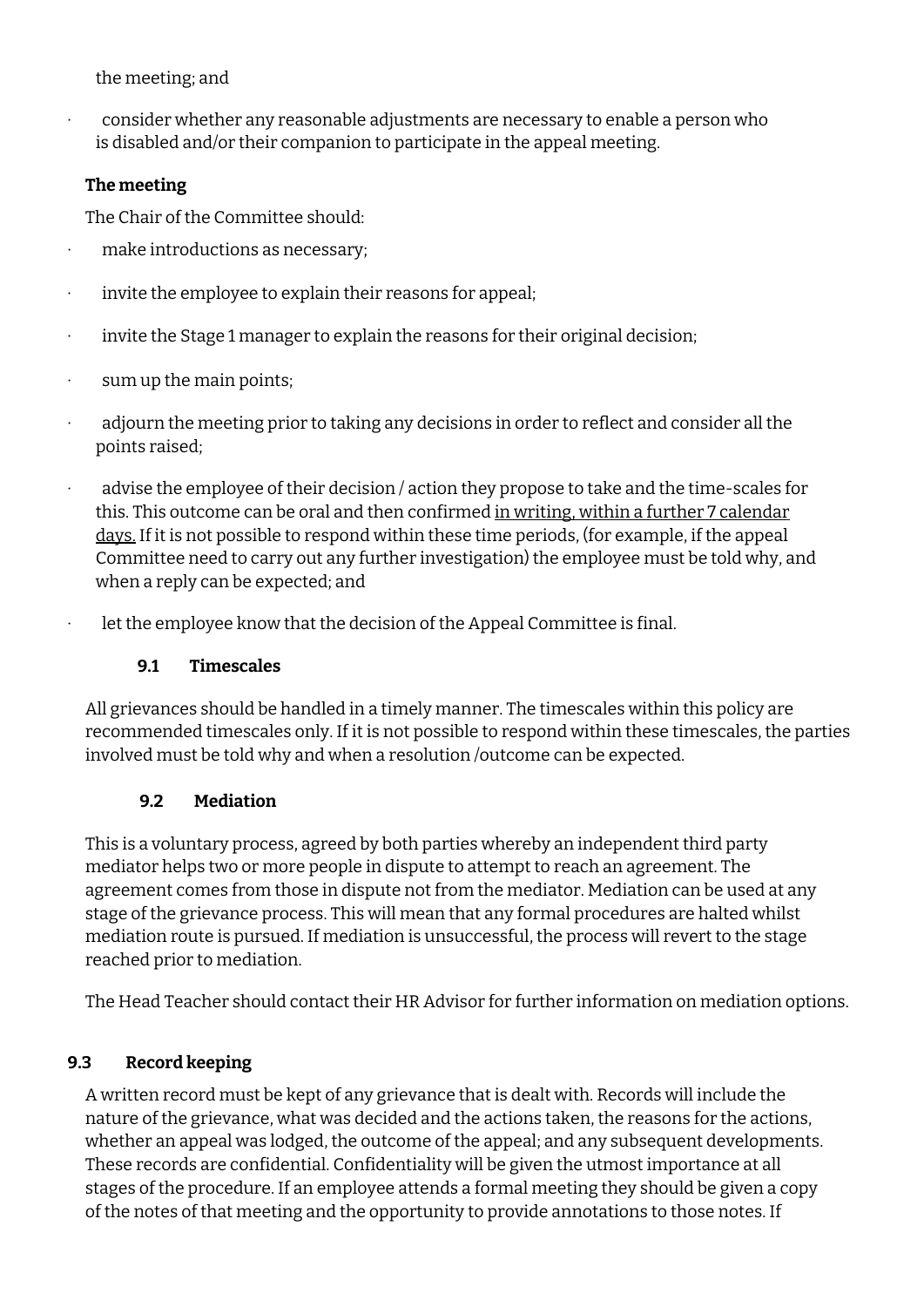annotated notes are provided, these will be appended to the original notes so that the original document remains unaltered.

### **9.4 Role ofthe Trade Unions Representative or Work Colleague**

Employees are entitled to be accompanied at **formal** grievance meetings by either a work colleague or a trade union representative if they are a member of a trade union.

If an employee chooses to be accompanied, the companion is allowed to address the meeting in order to put forward the employee's case, sum up the case, respond on the employee's behalf to any view expressed at the meeting, and confer with the employee during the meeting. It is good practice to allow the companion to participate as fully as possible in the hearing, including asking the witnesses questions. However, the companion may not answer questions on behalf of the employee, address the hearing if the employee indicates that s/he does not wish the companion to do so, or prevent the employer from explaining their case.

#### **9.5 Grievance Meetings**

Grievance meetings should be planned to ensure that timings and locations are reasonable to both parties. The employee should be given sufficient time before any meeting to prepare. In the event that the employee falls ill or other circumstances beyond the employee's control prevent him/her from attending the meeting, then an alternative date should be arranged.

#### **9.6 Overlapping grievance and disciplinary cases**

Where an employee raises a grievance during a disciplinary process the disciplinary and grievance processes will normally run concurrently. In some circumstances the Head Teacher / Chair of Governors may decide to temporarily suspend the disciplinary process in order to deal with the grievance. The school may contact their HR Advisor for further advice on this matter.

#### **9.7 Abuse ofthe grievance procedure**

Employees who abuse the grievance resolution procedure by making malicious complaints or operating the procedure vexatiously may be liable to disciplinary action.

### **9.8 Grievances resulting in disciplinary action**

If the employee's grievance results in disciplinary proceedings against another employee, these will be handled in accordance with the disciplinary procedure. The employee raising the grievance has no right to influence or be informed of the outcome of disciplinary proceedings. However, the employee raising the grievance may be called as a witness to any disciplinary hearing which may subsequently occur.

#### **9.9 Grievances againstthe governing body**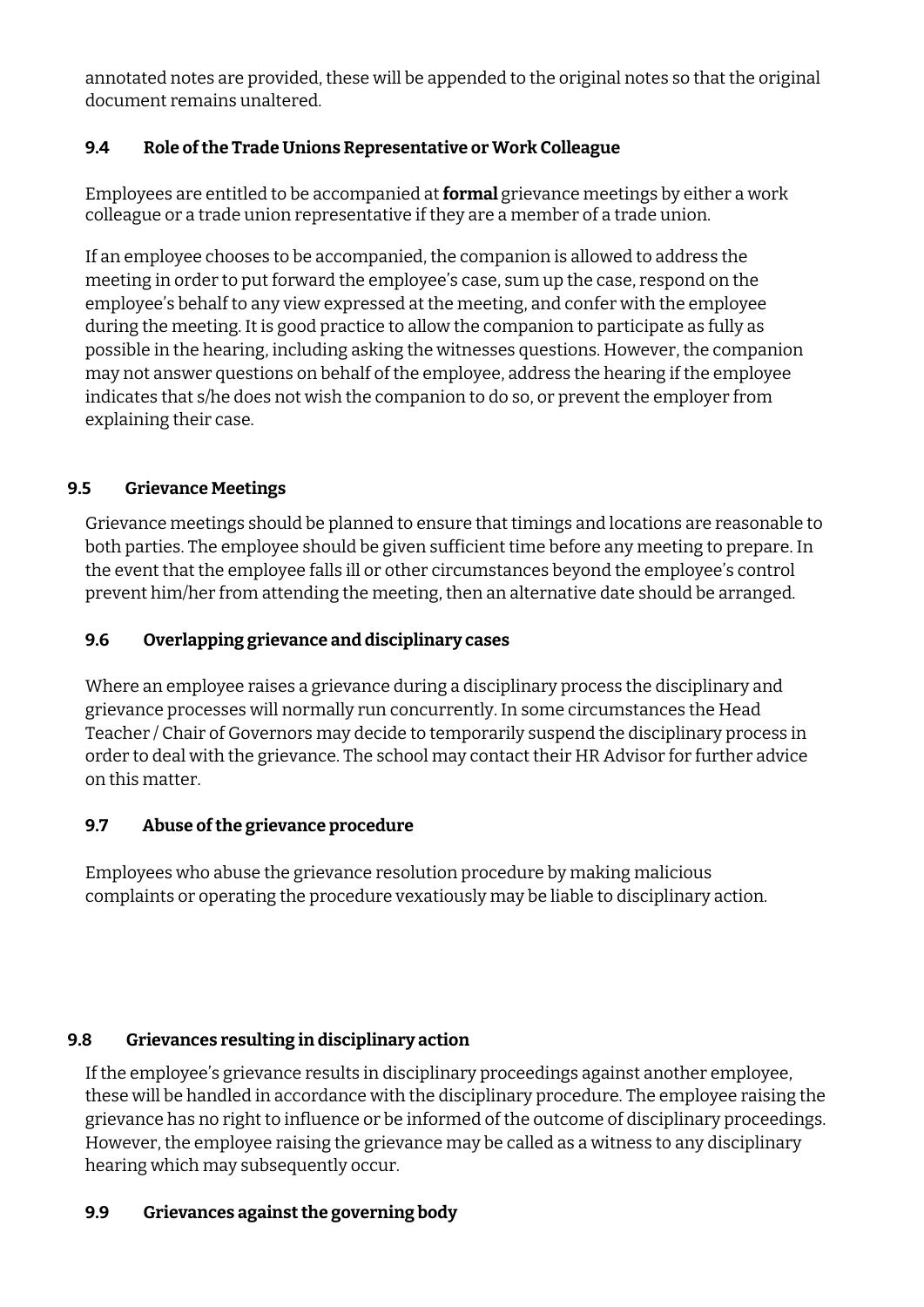If a grievance appears to be against the whole governing body, the aggrieved will be asked to clarify exactly what action(s) or decision(s) of the governing body they are aggrieved about. This should normally allow governors to be identified who have not been directly involved in such actions or decisions and who may therefore consider the grievance at Stage 1 or Stage 2.

In some rare and exceptional circumstances, the governing body may decide that a governor/governors from another school should consider a grievance. Before doing so advice should be taken from the school's HR advisor and the LA Governor Support Team (maintained schools) or the Academy Trust (academies).

#### **9.10 Use ofIndependent/ExternalInvestigators**

It is acceptable to appoint an independent person to carry out the investigation at Stage 1 and make recommendations. However, if this person is external to the school than the Head Teacher or Governing body will be required to approve those recommendations before they are implemented.

#### **9.11 Grievances from employees who leave the School**

This grievance policy will not be used to deal with complaints made after an employee has left the school. Instead, the school may choose to seek to resolve the complaint using their Complaints Policy.

However, if a grievance is already being progressed and the employee leaves whilst the grievance is unresolved, the standard grievance procedure should still be followed where practicably possible, in order to try and resolve the issue. The school may contact their HR Advisor for further advice.

The organisation processes personal data collected during both informal complaints and the formal grievance procedure in accordance with its Data Protection Policy. A written record of meetings conducted under this procedure may also be made, either by the person holding the meeting or by an additional person arranged by the organisation to take notes.

Data collected as part of informal complaints and the grievance procedure is held securely and accessed by, and disclosed to, individuals only for the purposes of responding to the complaints or conducting the grievance procedure. Records are retained and destroyed in accordance with the organisations Retention Schedule.

Inappropriate access or disclosure of employee data constitutes a data breach and should be reported in accordance with the organisation's Data Protection Policy immediately. It may also constitute a disciplinary offence, which may be dealt with under the organisation's Disciplinary Procedure.